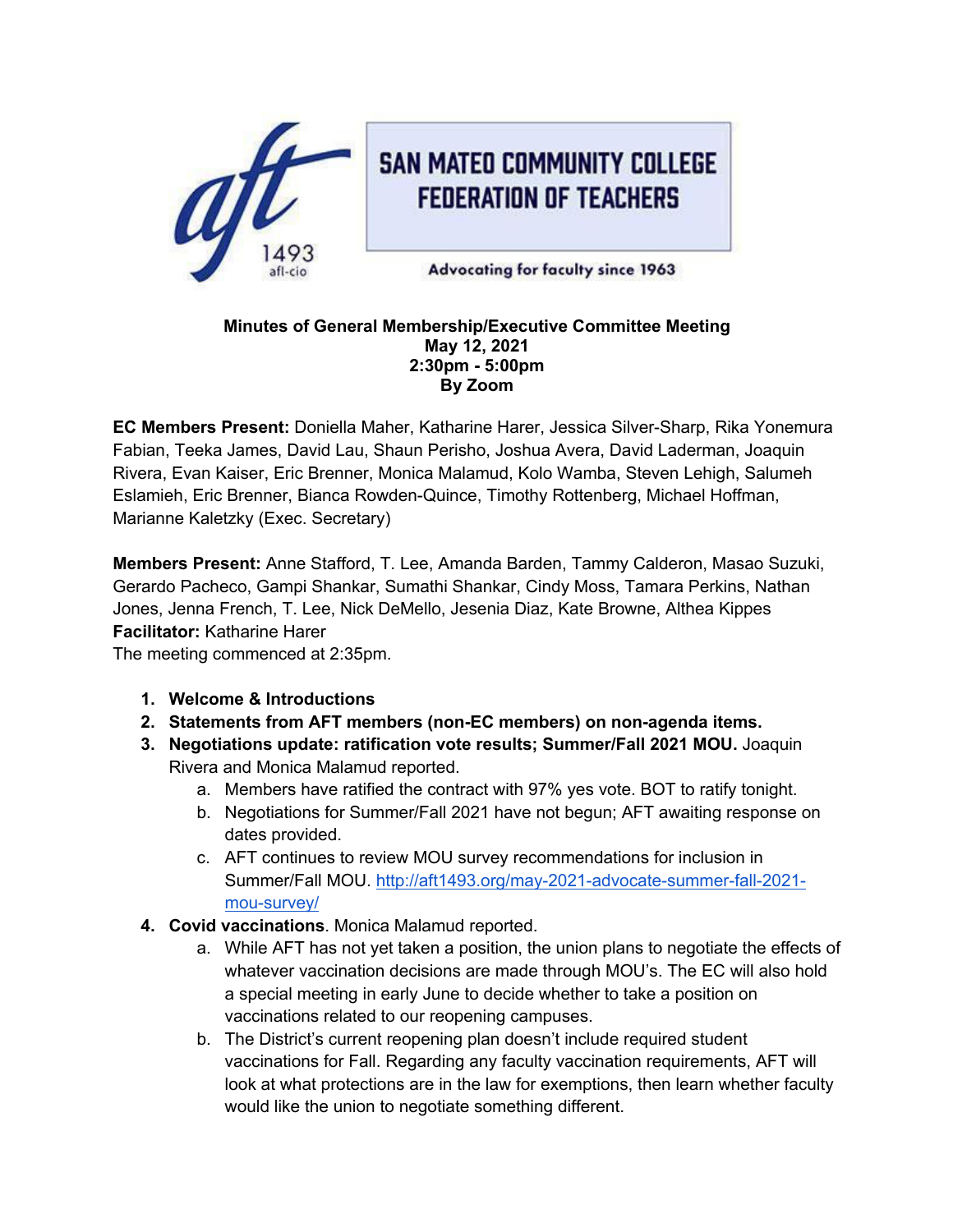- c. Tonight's BOT agenda includes 60 minute discussion on reopening plans with five AFT members slated to share a variety of concerns.
- d. Trustee Pimentel co-wrote an op-ed in Daily Journal supporting re-opening.
- e. Also published this week: "San Mateo County Community College District eyes reopening: Officials favor reconsidering previous decision to keep campuses shuttered in fall."
- f. Discussion points by members:
	- i. Faculty who don't agree with vaccinations or oppose a vaccine mandate should not plan to return in person in Fall.
	- ii. The District needs a clear and fair process for those employees/AFT should advocate that no one be forced to come back in Fall or Spring or risk losing their employment.
	- iii. There are many rational reasons to distrust or oppose the vaccine.
	- iv. Faculty in contact with small infants should not be forced to risk being exposed to unvaccinated people on campus.
	- v. Concerns that students are not being required to be vaccinated for Fall; especially b/c the age range of those most likely to spread infection reflects our student population and students have not had access to vaccines.
	- vi. Our students are really struggling; for young people, mental health crisis outweighs the chance of developing bad covid symptoms.
	- vii. AFT should look into details of CSU's/UC's mandatory vaccination.
	- viii. We don't know the long term effects of COVID exposure.
	- ix. We have faculty who cannot be vaccinated, however we can create a buffer for them by being very careful.
	- x. Elementary school openings/closures; school has not been steady for our kids. Parents need support around any plans involving a return.
	- xi. We need access to facilities/safety information and plans; we hear that some of our buildings will get HVAC updates and that rooms that don't meet standards will not be used. We are not certain if ventilation standards laid out by the District are sufficiently stringent/appropriate.
	- xii. Following discussion, the EC unanimously approved the statement: "No faculty members should be required to work on campus against their will, before they feel it is safe, and no faculty member should be required to teach or work in a space that does not meet the requirements of public health authorities or risk losing their job."
- **5. Information on Potential Faculty Housing Survey**. Kate Browne reported.
	- a. Kate represents faculty on the SMCCD housing board, tasked with communicating with our Senates and AFT about how best to gather information about what needs to change re. our employee housing program. The Board will use this information when they survey all District employees by the end of Fall 2021.
	- b. A short-term task group could generate the issues for discussion, or Kate might join AFT's August retreat 2021 where this could be an agenda item for in depth discussion.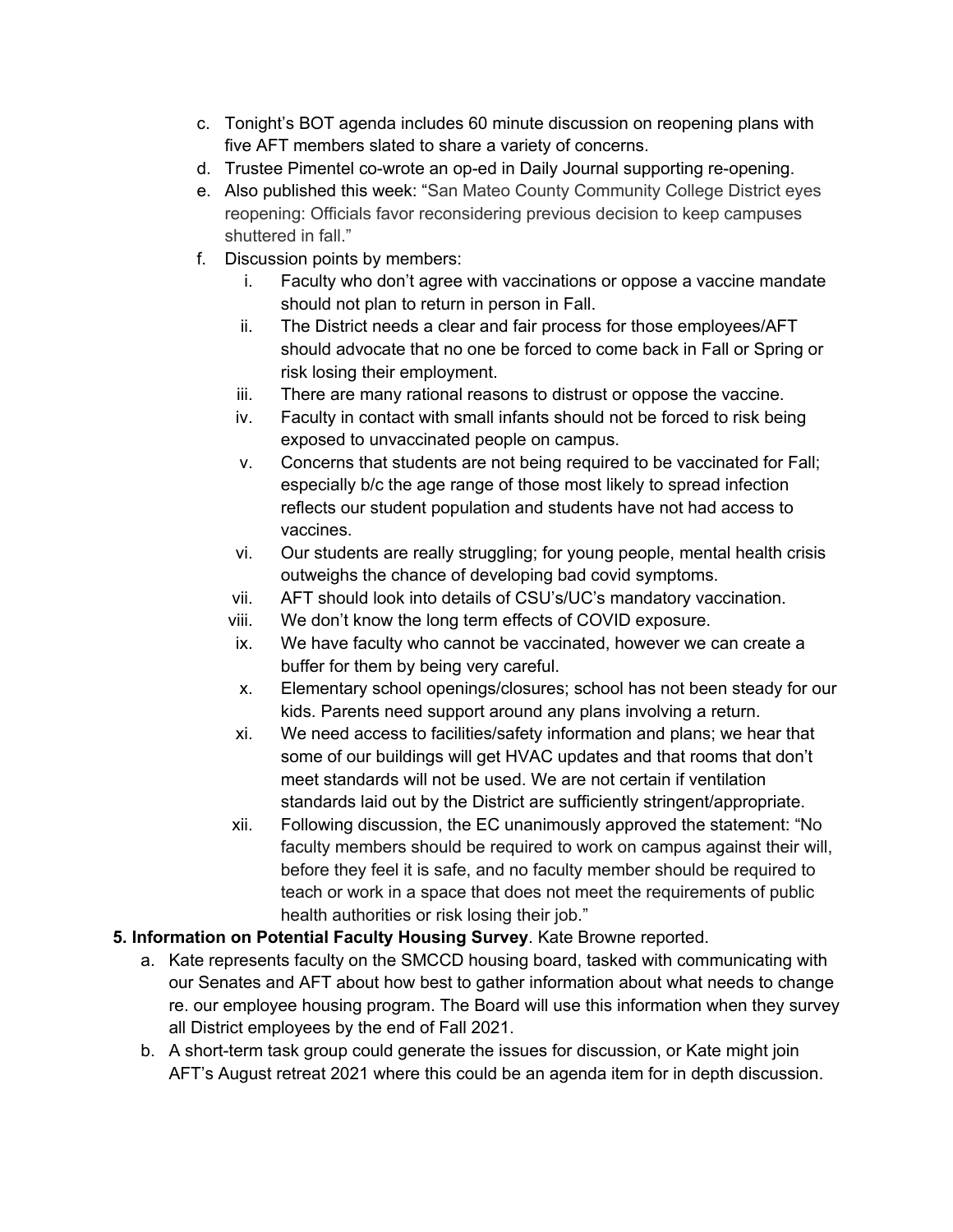## **6. Update on Evaluation of Administrators and proposal for how to use survey data.**

Monica Malamud reported.

- a. In the past members evaluated their Deans but were not privy to completed evaluations, unable to bring about changes. The goal of AFT's new survey is to give the District feedback on deans and other administrators but also to pressure the District to evaluate administrators more regularly.
- b. Members discussed how best to use the data AFT collects in this survey.
- **7. AFT appointments.** All new appointments were unanimously approved.
	- a. Professional Development Committee:
		- i. CSM: Teeka James, David Laderman and Tatiana Irwin will continue.
		- ii. CAN: Salumeh Eslamieh will continue; no other appointments at this time.
		- iii. SKY: Ruben Parra, Melani Espinueva-Aure, Rob Williams (Chair) will continue.
	- b. Evaluation Guidance Committees:
		- i. CSM: Emily Kurland is appointed. SKY & CAN: Current appointees continue.
	- c. Health & Safety Committees
		- i. SKY: Jessica Silver-Sharp & Lori Slicton appointed to represent AFT
		- ii. CSM: No new appointments as of this meeting. D. Lau to recommend members.
		- iii. CAN: The committee remains disbanded, per the District Operations Center.
	- d. District Budget Committee. Steven Lehigh continues.
	- e. AFT Grievance Officers, 2021-2022
		- i. CAN: Doniella Maher will continue.
		- ii. SKY: Dr. Bianca Rowden-Quince will continue.
		- iii. CSM: Teeka James will continue.

## **8. Anti-Oppression Committee (AOC) update.** Doniella Maher & Rika Yonemura Fabian reported.

- a. AOC reported on class size survey, which AOC conducted together with DAS in late April/early May. (See *Advocate* article, http://aft1493.org/may-2021-advocate-summerfall-2021-mou-survey/)
	- i. 60% said current caps did not meet their pedagogical needs. Even more thought there was an issue in how caps are decided. Qualitative responses: Members believe Deans should be required to consult with faculty for their input. 80% of people had additional comments.
- b. AOC to form task group to tackle this during Fall, working with the DAS.
- c. AOC to hold Gender Listening Space this week, a new initiative to provide support and solidarity for students, staff and faculty, co-facilitated by students. AOC to report back and form action steps.
- **9. CAT Update** Katharine Harer reported.
	- a. CAT has been organizing for tonight's BOT meeting, which will include faculty speakers Jenna French, Jessica Truglio, Ariel Smith, Rosie Bell, Katharine Harer, and M. Kaletzky.
	- b. CAT has been participating in solidarity work related to CCSF's budget crisis, doing messaging, phone banking and attending a May Day march to support the Pro Act.
	- c. A recent CFT article highlighted AFT1493's successful contract campaign.